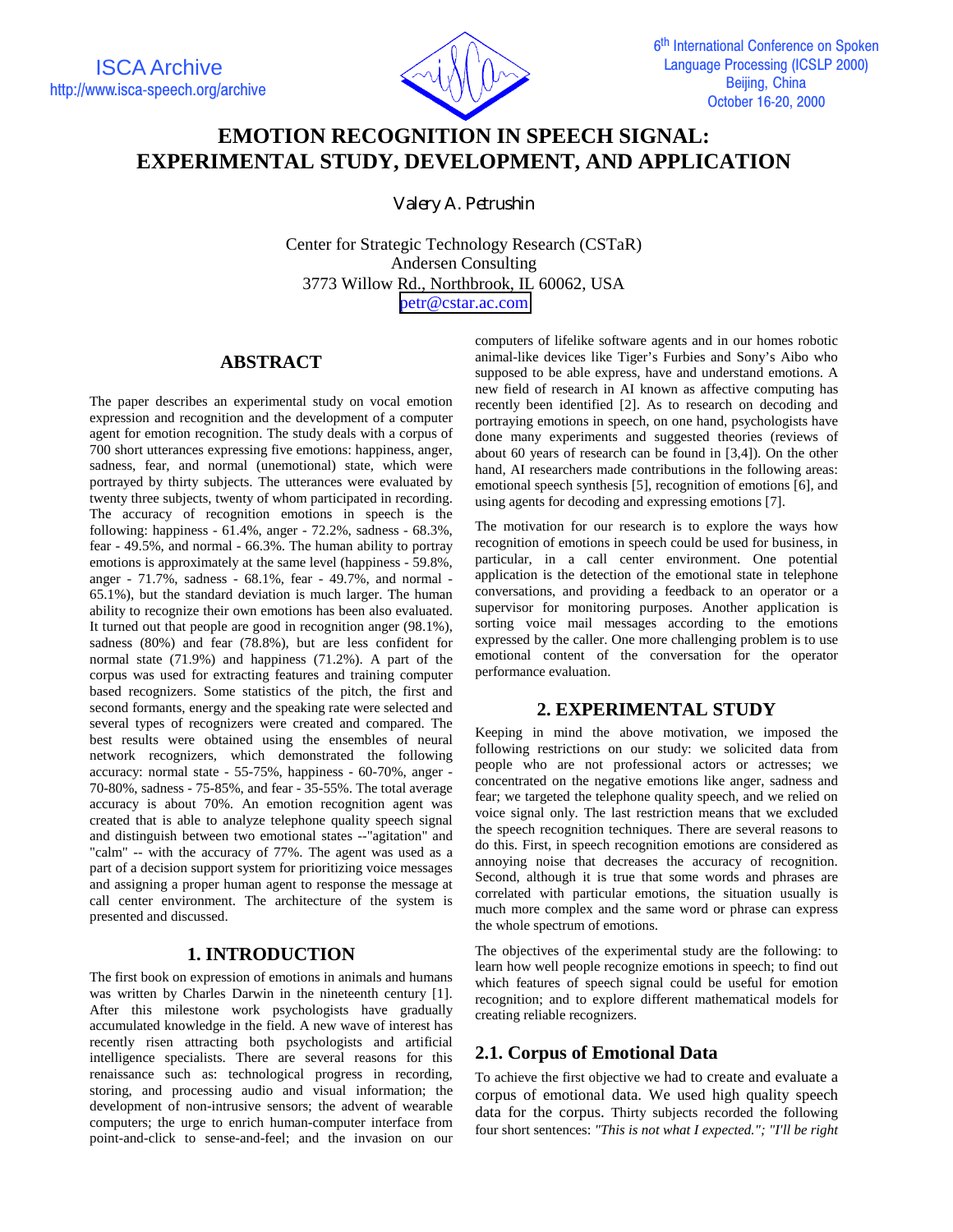*there."; "Tomorrow is my birthday."; and "I'm getting married next week."* Each sentence was recorded five times; each time, the subject portrayed one of the following emotional states: happiness, anger, sadness, fear and normal (unemotional or neutral). Five subjects have recorded the sentences twice with different recording parameters. Thus, a corpus of 700 utterances was created with 140 utterances per emotional state. Each utterance was recorded using a close-talk microphone; the first 100 utterances were recorded at 22-kHz/8 bit and the rest 600 utterances at 22-kHz/16 bit.

#### **2.2. People Performance**

We designed experiments to find the answers to the following questions:

- How well can people without special training portray and recognize emotions in speech?
- How well can people recognize their own emotions that they recorded 6-8 weeks earlier?
- Which kinds of emotions are easier/harder to recognize?

An interactive program was implemented that selected and played back the utterances in random order and allowed a user to classify each utterance according to its emotional content. Twenty-three subjects took part in the evaluation stage, and 20 of whom had participated in the recording stage earlier. Table 1 shows the people performance confusion matrix. The rows and the columns represent true and evaluated categories respectively, for example, second row says that 11.9 % of utterances that were portrayed as happy were evaluated as normal (unemotional), 61.4 % as true happy, 10.1 % as angry, 4.1% as sad, and 12.5 % as afraid. We can also see that the most easily recognizable category is anger (72.2%) and the least easily recognizable category is fear (49.5%). The mean accuracy is 63.5 % that agrees with the results of the other experimental studies [3,4].

| Category      | <b>Normal</b> | <b>Happy</b> | Angry | Sad  | Afraid |
|---------------|---------------|--------------|-------|------|--------|
| <b>Normal</b> | 66.3          | 2.5          | 7.0   | 18.2 | 6.0    |
| <b>Happy</b>  | 11.9          | 61.4         | 10.1  |      | 12.5   |
| Angry         | 10.6          | 5.2          | 72.2  | 5.6  | 6.3    |
| Sad           | 11.8          | 1.0          | 4.7   | 68.3 | 14.3   |
| Afraid        | 11.8          | 9.4          | 5.1   | 24.2 | 49.5   |

**Table 1:** People Performance Confusion Matrix

Table 2 shows statistics for evaluators for each emotional category. We can see that the variance for anger and sadness is significantly less than for the other emotional categories. It means that people better understand how to express/decode anger and sadness than other emotions.

| <b>Table 2:</b> Evaluators' statistics |
|----------------------------------------|
|----------------------------------------|

| Category      | Mean | s.d. | <b>Median</b> | <b>Minimum</b> | <b>Maximum</b> |
|---------------|------|------|---------------|----------------|----------------|
| <b>Normal</b> | 66.3 | 13.7 | 64.3          | 29.3           | 95.7           |
| <b>Happy</b>  | 61.4 | 11.8 | 62.9          | 31.4           | 78.6           |
| Angry         | 72.2 | 5.3  | 72.1          | 62.9           | 84.3           |
| Sad           | 68.3 | 7.8  | 68.6          | 50.0           | 80.0           |
| <b>Afraid</b> | 49.5 | 13.3 | 51.4          | 22.1           | 68.6           |

Table 3 shows statistics for "actors", i.e. how well subjects portrayed emotions. Speaking more precisely, the numbers in the table show which portion of portrayed emotions of a

particular category was recognized as this category by other subjects. It is interesting to see comparing tables 2 and 3 that the ability to portray emotions (total mean is 62.9%) stays approximately at the same level as the ability to recognize emotions (total mean is 63.2%), but the variance for portraying is much larger.

**Table 3:** Actors' statistics

| Category      | Mean | s.d. | <b>Median</b> | <b>Minimum</b> | <b>Maximum</b> |
|---------------|------|------|---------------|----------------|----------------|
| <b>Normal</b> | 65.1 | 16.4 | 68.5          | 26.1           | 89.1           |
| <b>Happy</b>  | 59.8 | 21.1 | 66.3          | 2.2            | 91.3           |
| Angry         | 71.7 | 24.5 | 78.2          | 13.0           | 100.0          |
| Sad           | 68.1 | 18.4 | 72.6          | 32.6           | 93.5           |
| <b>Afraid</b> | 49.7 | 18.6 | 48.9          | 17.4           | 88.0           |

Table 4 shows self-reference statistics, i.e. how well subjects recognize their own portrayals. We can see that people do much better (but not perfect!) in recognizing their own emotions (mean is 80.0%), especially for anger (98.1%), sadness (80.0%) and fear (78.8%). Interestingly, fear was recognized better than happiness. Some subjects failed to recognize their own portrayals for happiness and the normal state.

**Table 4:** Self-reference statistics

| Category      | Mean | s.d. | <b>Median</b> | <b>Minimum</b> | <b>Maximum</b> |
|---------------|------|------|---------------|----------------|----------------|
| <b>Normal</b> | 71.9 | 25.3 | 75.0          | 0.0            | 100.0          |
| <b>Happy</b>  | 71.2 | 33.0 | 75.0          | 0.0            | 100.0          |
| Angry         | 98.1 | 6.1  | 100.0         | 75.0           | 100.0          |
| Sad           | 80.0 | 22.0 | 81.2          | 25.0           | 100.0          |
| Afraid        | 78.8 | 24.7 | 87.5          | 25.0           | 100.0          |

From the corpus of 700 utterances we selected five nested data sets, which include utterances that were recognized as portraying the given emotion by at least *p* per cent of the subjects ( $p = 70, 80, 90, 95,$  and 100%). We will refer to these data sets as *s70*, *s80*, *s90*, *s95*, and *s100*. Table 5 shows the number of elements in each data set. We can see that only 7.9% of the utterances of the corpus were recognized by all subjects. And this number lineally increases up to 52.7% for the data set *s70*, which corresponds to the 70%-level of concordance in decoding emotion in speech.

**Table 5:** *p*-level concordance data sets

| Data set    | s70   | s80   | s90   | s95   | s100 |
|-------------|-------|-------|-------|-------|------|
| <b>Size</b> | 369   | 257   | 149   | 94    |      |
|             | 52.7% | 36.7% | 21.3% | 13.4% | 7.9% |

Figure 1 presents distributions of utterances among the emotion categories for the data sets. We can notice that it is close to the uniform distribution for *s70* with ~20% for the normal state and happiness,  $\sim$ 25% for anger and sadness, and 10% for fear. But for the data sets with higher level of concordance anger begins to gradually dominate while the proportion of the normal state, happiness and sadness decreases. Interestingly, the proportion of fear stays approximately at the same level (~7-10%) for all data sets. The above analysis suggests that anger is not only easier to portray and recognize but it is also easier to come to a consensus about what anger is.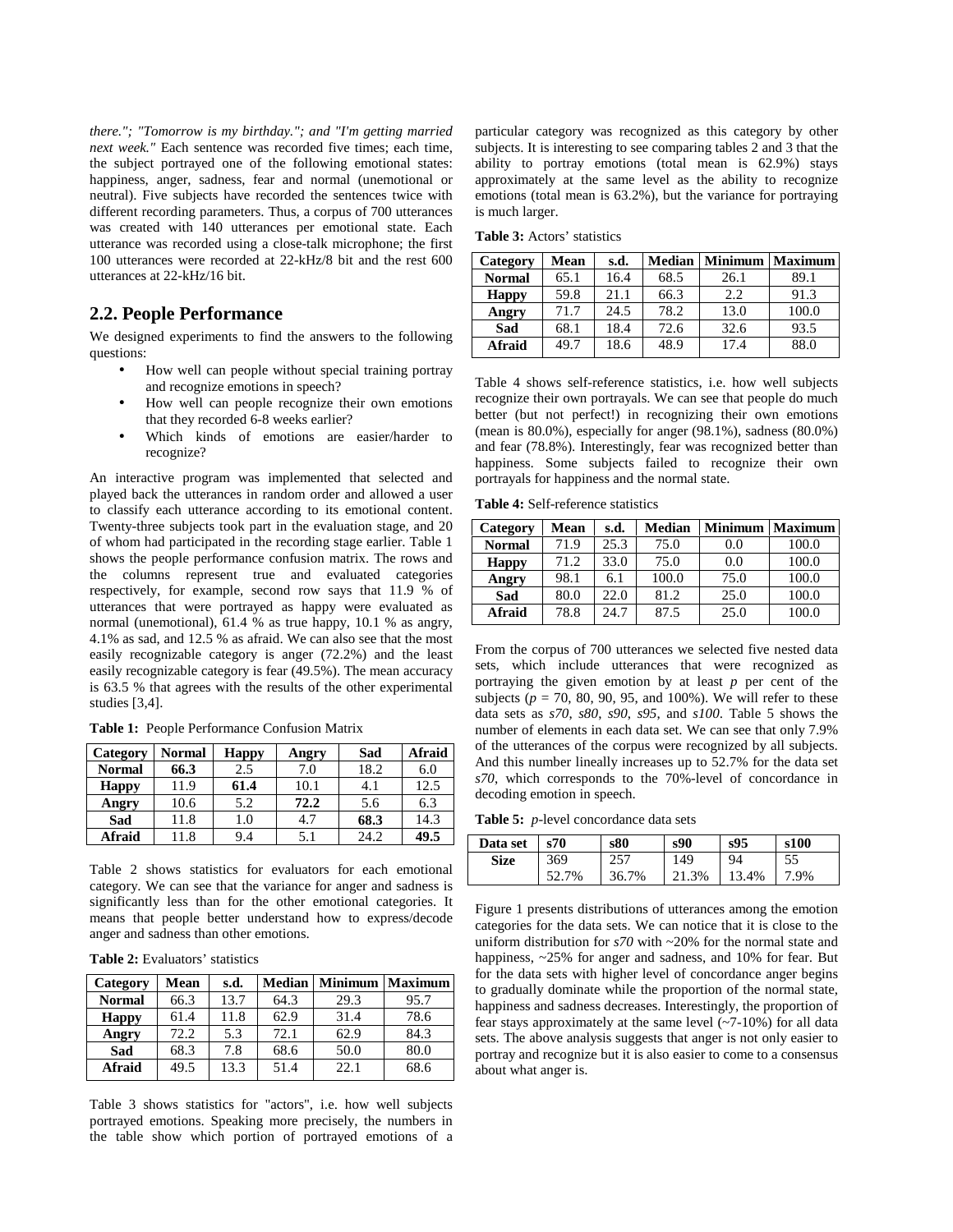#### **3. DEVELOPMENT**

#### **3.1. Feature extraction**

All studies in the field point to the pitch (fundamental frequency F0) as the main vocal cue for emotion recognition. The other acoustic variables contributing to vocal emotion signaling are [8]: vocal energy, frequency spectral features, formants, and temporal features (speech rate and pausing).



**Figure 1:** Emotion distributions for the data sets.

Another approach to feature extraction is to enrich the set of features by considering some derivative features such as LPC (linear predictive coding) parameters of signal [7] or features of the smoothed pitch contour and its derivatives [6].

For our study we calculated some descriptive statistics for the following acoustical variables: fundamental frequency F0, energy, speaking rate, first three formants (F1, F2, and F3) and their bandwidths (BW1, BW2, and BW3). Then we ranked them using feature selection techniques, and picked a set of most "important" features. The speaking rate was calculated as the inverse of the average length of the voiced part of utterance. For all other parameters we calculated the following statistics: mean, standard deviation, minimum, maximum, and range. Additionally for F0 the slope was calculated as a linear regression for voiced part of speech, i.e. the line that fits the pitch contour. We also calculated the relative voiced energy as the proportion of voiced energy to the total energy of utterance. Altogether we have estimated 43 features for each utterance. We used the RELIEF-F algorithm [9] for feature selection. The top 14 selected features are the following: F0 maximum, F0 standard deviation, F0 range, F0 mean, BW1 mean, BW2 mean, energy standard deviation, speaking rate, F0 slope, F1 maximum, energy maximum, energy range, F2 range, and F1 range. To investigate how sets of features influence the accuracy of emotion recognition algorithms we have formed three nested sets of features based on their sum of ranks. The first set includes the top eight features (from F0 maximum to speaking rate), the second set extends the first one by two next features (F0 slope and F1 maximum), and the third set includes all 14 top features.

#### **3.2. Computer Performance**

To build emotion recognizers we tried the following approaches: *K*-nearest neighbors; neural networks; ensembles of neural network classifiers, set of neural network experts.

**K-nearest neighbors.** This method estimates the local posterior probability of each class by the weighted average of class membership over the *K* nearest neighbors. We used 70% of the *s70* data set as a database of cases for comparison and 30% as a test set. The average results for *K* from 1 to 15 and for number of features 8, 10, and 14 were calculated. It turns out that the best average accuracy of recognition (~55%) can be reached using 8 features, but the average accuracy for anger is much higher (~65%) for 10 and 14-feature sets. All recognizers performed very poor for fear  $(\sim 13\%, \sim 7\%)$ , and  $\sim 1\%$  for number of features 8, 10, and 14 correspondingly).

**Neural networks.** We used a two-layer backpropagation neural network architecture with a 8-, 10- or 14-element input vector, 10 or 20 nodes in the hidden sigmoid layer and five nodes in the output linear layer. The number of inputs corresponds to the number of features and the number of outputs corresponds to the number of emotional categories. To train and test our algorithms we used the data sets *s70*, *s80* and *s90*. These sets were randomly split into training (70% of utterances) and test (30%) subsets. We created several neural network classifiers trained with different initial weight matrices. This approach applied to the *s70* data set and the 8-feature set gave the average accuracy of about 65% with the following distribution for emotional categories: normal state is 55-65%, happiness is 60-70%, anger is 60-80%, sadness is 60-70%, and fear is 25-50%.

**Ensembles of neural network classifiers.** An ensemble consists of an odd number of neural network classifiers, which have been trained on different subsets of the training set using the bootstrap aggregation and the cross-validated committees techniques. The ensemble makes decision based on the majority voting principle. We used ensemble sizes from 7 to 15. Figure 2 shows the average accuracy of recognition for ensembles of 15 neural networks, the *s70* data set, all three sets of features, and both neural network architectures (10 and 20 neurons in the hidden layer). We can see that the accuracy for happiness stays the same (~65%) for the different sets of features and architectures. The accuracy for fear is relatively low (35-53%). The accuracy for anger starts at 73% for the 8-feature set and increases to 81% the 14-feature set. The accuracy for sadness varies from 73% to 83% and achieves its maximum for the 10-



feature set. The average total accuracy is about 70%.

**Figure 2:** Accuracy of emotion recognition for the *s70* data set.

**Set of experts.** The last approach uses a set of specialists or experts that can recognize only one emotion and then combine their results to classify a given sample. To train the experts we used a two-layer backpropagation neural network architecture with a 8-element input vector, 10 or 20 nodes in the hidden sigmoid layer and one node in the output linear layer. We also